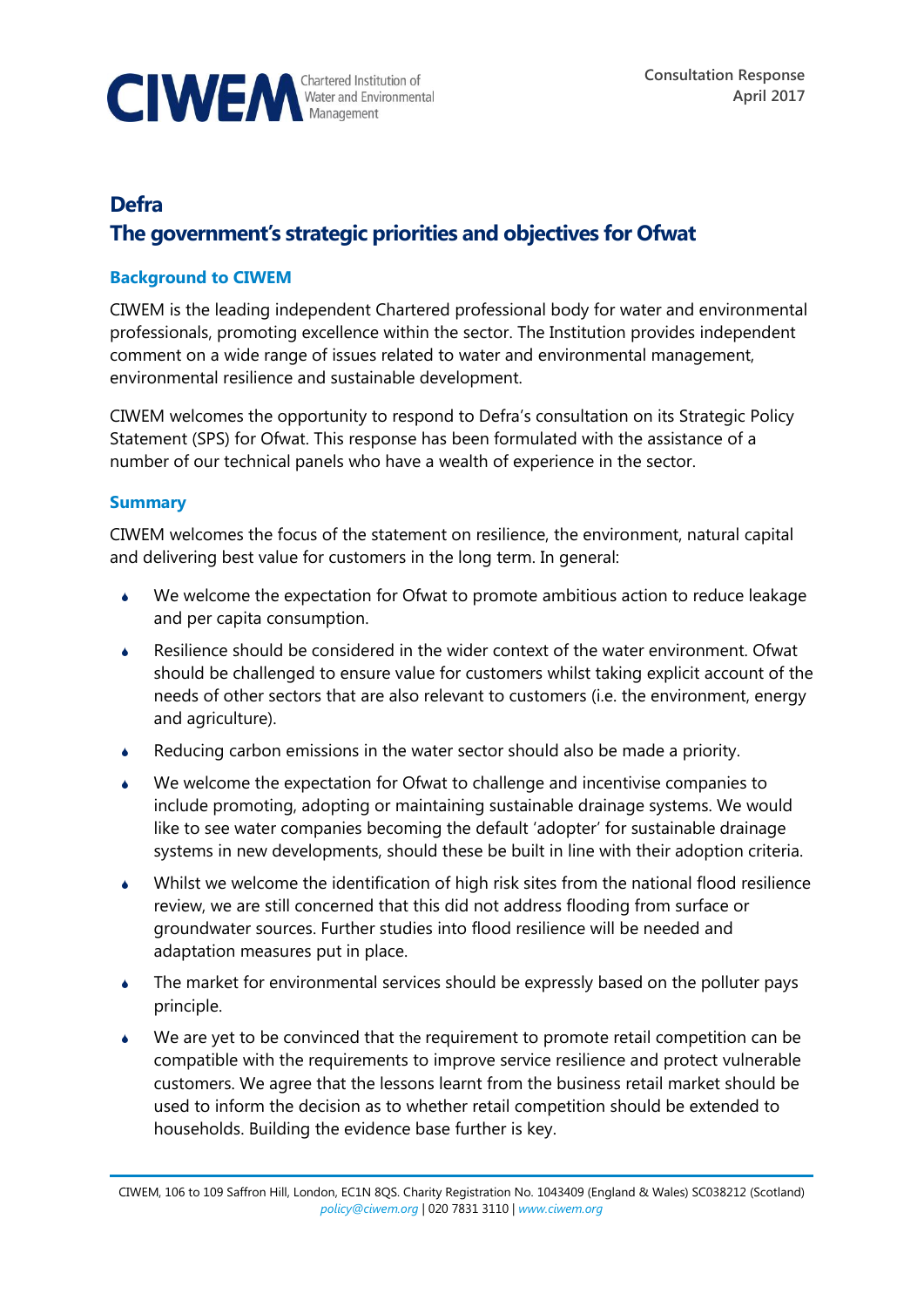- More data is needed to establish the clear business case in the new markets for water resources (household competition) and bioresources. CIWEM considers there are still concerns over harmonisation of regulations and standards for co-digestion of sewage sludge and organic waste.
- Customer resilience (including preparedness) should also be included in the statement to recognise wider societal issues.

Whilst the SPS recognises that whilst the UK remains a member of the EU the rights and obligations of membership will remain in force, we are concerned that the document does not address some of the potential challenges from EU exit. For example the document references Defra's 25 year environment plan for England, yet this may not be released until the end of this parliament. There is also likely to be a delay to legislating abstraction reform.

There is other good practice among the devolved administrations that Defra should be considering in setting Ofwat's priorities. The SPS does not recognise that Wales has developed different legislation, such as the *Well-Being of Future Generations (Wales) Act 2015*, which is driving a different policy direction compared with England. As Ofwat covers Welsh Water too, its guidance needs to allow for this interface.

### **Response to consultation questions**

 $7<sub>1</sub>$ Has the government identified the most relevant strategic priorities for Ofwat?

Overall yes, although please see our answer to question 8.

8. If not, please set out any strategic priorities you consider should feature

Paragraph 8 priority:

*Ofwat should challenge the water sector to plan and invest to meet the needs of current and future customers, in a way which offers best value for money over the long term.*

As well as mentioning the needs of current and future customers, the needs of the environment should also be mentioned in this priority as the two are interlinked. Especially as these are recognised in paragraphs 22-26, but not given their own priority.

We welcome the statement in paragraph 9 on the need for "*collaboration with other water companies, local authorities, and partners*". This is important in order to enable cost-effective large-scale water efficiency options. We suggest that this is made explicit in the guidance so that water companies can feel reassured when proposing collaborative schemes that these will be considered in the Ofwat framework, in terms of the benefits they provide as well as the costs to customers.

Paragraph 36 priority:

*Ofwat should promote markets to drive innovation and unlock efficiencies, with the aim of furthering: (i) the long-term resilience of water and wastewater systems and services; and / or (ii) the protection of vulnerable customers.*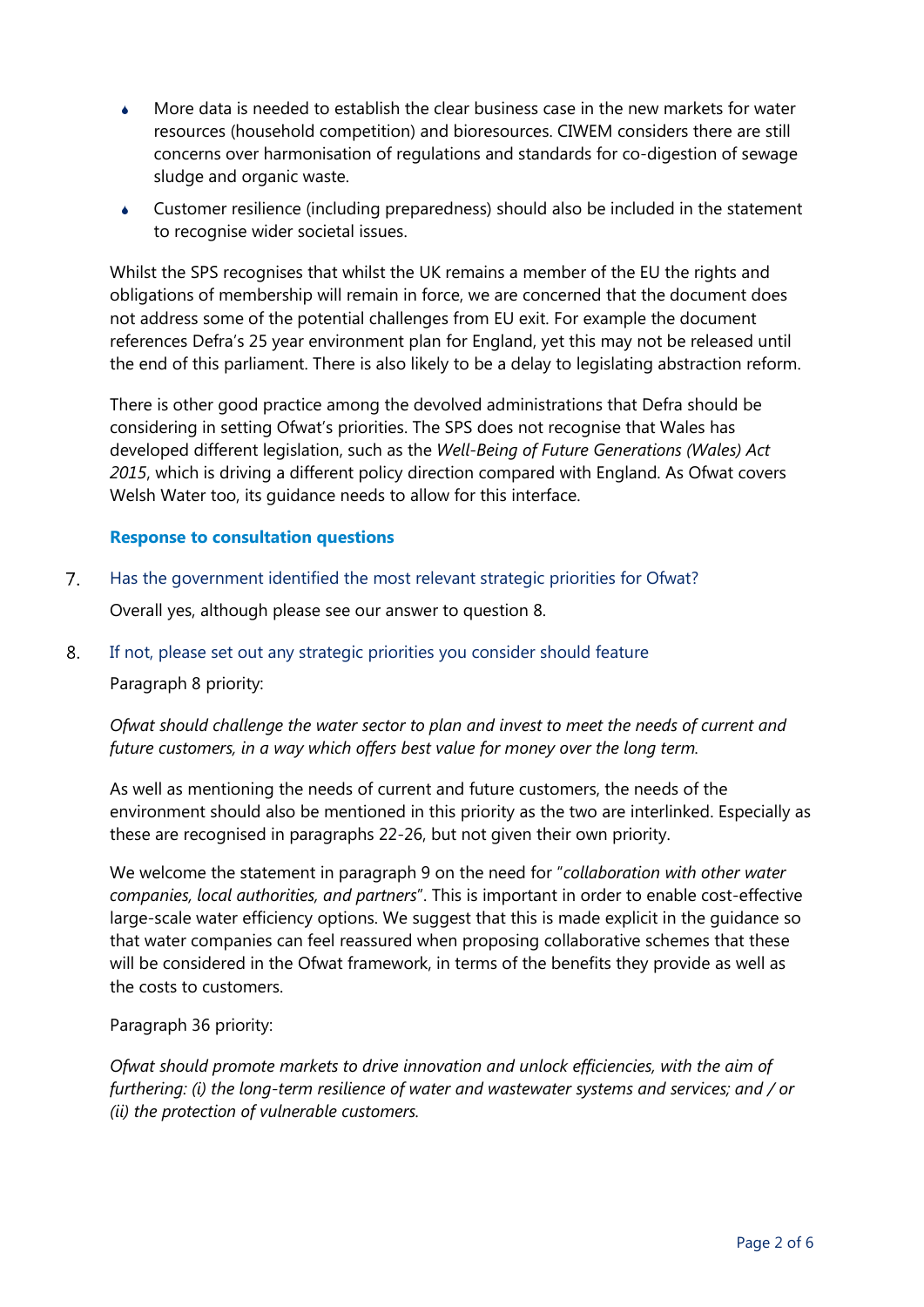CIWEM is yet to be convinced that the requirement to introduce markets along with the associated market operator in the water industry can be compatible with the requirements to improve service resilience and protect vulnerable customers. We question whether this will unlock efficiencies, drive innovation or help protect vulnerable customers. Any changes in this respect should fully account for all of the costs and benefits including the extra costs needed to administer these markets and the potential for customers to be more confused about who is providing their water and wastewater services. A key lesson from Scotland opening of retail market was the need to properly communicate the options available and make exercising choice simple.

We are not aware of any evidence that demonstrates promoting competition will further long term resilience. Is the government investing or preparing to invest in research to assess the contribution of market separation to water sector resilience (which includes the resilience of organisations, infrastructure and financial systems)?

Following a recent CIWEM workshop on the subject we consider that more data is needed to establish a clear business case in the new markets for bioresources. There is a lack of data as to the benefits with some water companies unaware of their own sludge treatment costs. To move forwards there will need to be a better understanding of the capex and opex in the water industry and of capacity nationally. There remain significant barriers including the need to harmonise regulations and standards for co-digestion of sewage sludge and organic waste. As noted in paragraph 41, building the evidence base further is key.

Upstream competition as outlined in paragraph 43, could also include demand management services, as was highlighted by the *Cave Review*. Defra could give guidance to Ofwat around demand management as part of strengthening upstream competition. For example where water companies are setting out the requirements based on supply-demand deficit (i.e. needing *x* Ml/day), new providers of large-scale demand management services could be considered to meet this by reducing water use. Ofwat could consider how incentives from water companies could enable the supply chain to develop this way. Although this could happen under the current regulatory regime, CIWEM is unaware of any upstream competition bids based on demand management to date.

CIWEM considers mitigation to climate change should also be included as a priority. We would welcome a discussion around how carbon emissions should be considered as part of overall best value for money over the long term during optioneering, in order that carbon emissions are reduced for the sector in line with our commitments under the Paris Agreement.

- Will the supporting objectives effectively underpin Ofwat's delivery of the strategic priorities? 9. Generally yes, but there is room for improvement, as noted in question 10.
- $10.$ If not, please identify any key objectives that could be strengthened or key objectives you consider to be missing.

Paragraph 11 Objective: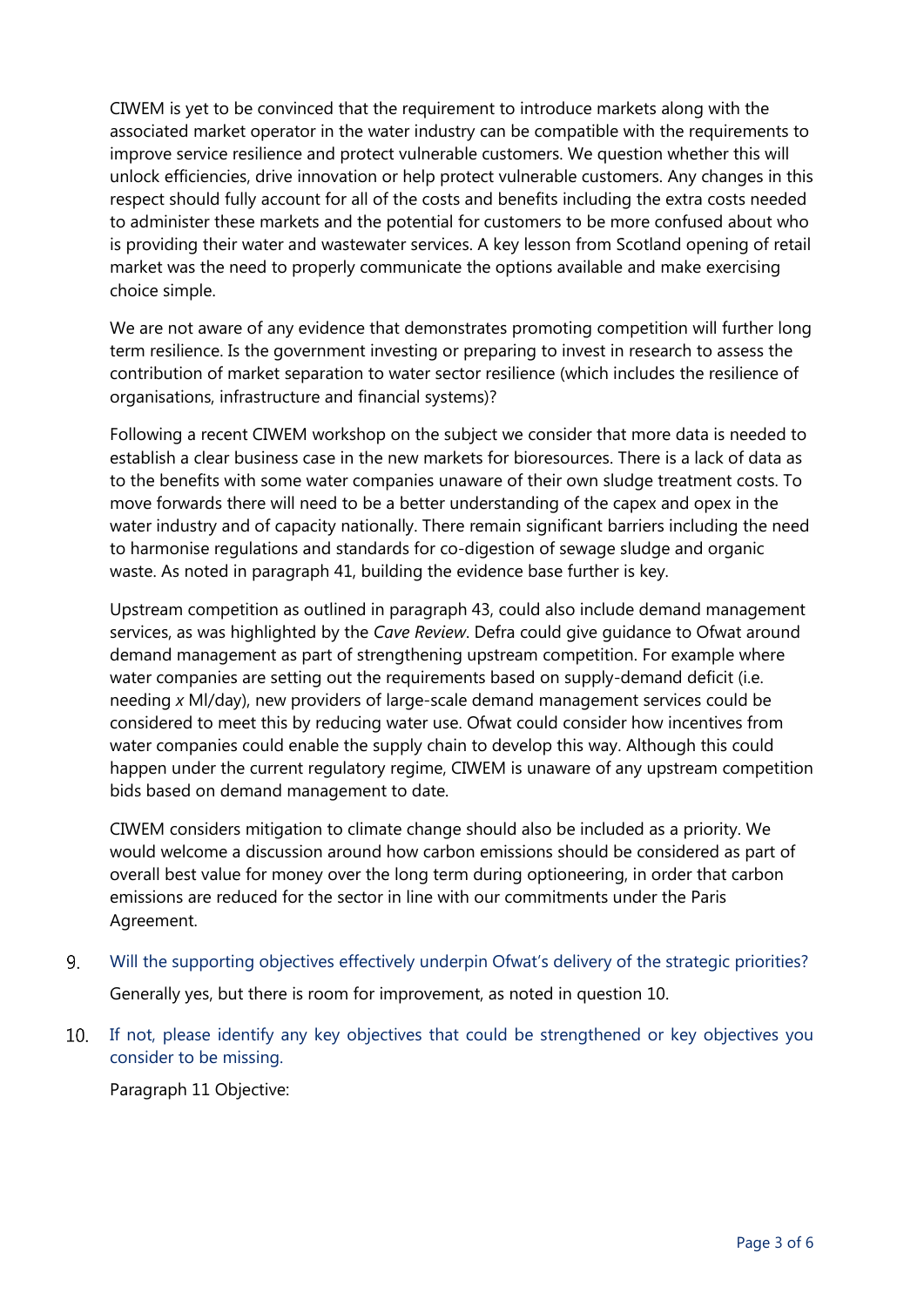*Ofwat should further a reduction in the long-term risk to water supply resilience from drought and other factors, including through new supply solutions, demand management and increased water trading.*

CIWEM welcomes the priority to secure long term resilience in water supply through new supply solutions, demand management, water trading, and reducing infrastructure failure to the full range of hazards. However the language used could be clearer in referring to 'risk' and 'resilience'. Perhaps the use of 'threats to' resilience, rather than 'risks to' resilience (replace also in paragraph 19) as 'risk' has certain meanings. Additionally, approaches to examine risk are distinct from those used to examine resilience. Threats/ hazards are well established terms in this respect, which prevent confusion with risk.

Clarity could also be provided as to what 'other factors' Ofwat is expected to focus on, including the water supply system failure modes (rather than just threats such as drought) that could be considered. Mention of customer resilience (including preparedness) would also be worthwhile, as an alternative set of interventions to solutions such as new supplies, demand management and trading.

We support the expectation that Ofwat will recognise the need for significant investment using a 'twin track' approach and for the need for increased water trading to share existing capacity more effectively. However there will inevitably be competing priorities when attempting to reconcile these needs and further guidance may be needed from Ofwat as to how to prioritise competing demands when conflicts arise and how to measure 'best value' more objectively.

Certain assumptions are also made, for example, paragraph 14 suggests a 'twin track' approach will effectively promote system resilience without referring to supporting evidence. This is particularly pertinent given accelerating the process of providing development consent is mentioned in the same paragraph (and specifically in paragraph 27). We consider that the SPS should not 'green light' planning consent for large supply-side schemes without significant scaling up of demand management. There is an opportunity for the government to develop a more holistic approach across the sector through the National Policy Statement, working with Water Resource Management Plans (paragraph 14). This will also help to achieve Sustainable Development Goal 6 and its indicators on water use efficiency.

The SPS refers to the supply side issues and drought in paragraph 11 and references the Water UK Long Term Planning Framework Report. This report also outlines extended water efficiency practices (smart metering, tariffs, retrofitting 65% of properties, new home standards of 105 litres per head per day and reduced leakage through active leakage control and pressure management) as well as enhanced water efficiency (all new homes achieve 105 litres per head plus extensive retrofitting, large-scale mains replacement for leakage). The report also highlights significant policy and regulatory support to achieve cost effectiveness to deliver the 'extended' demand management strategy.

In paragraph 15 Defra asks Ofwat to "promote ambitious action to reduce leakage and per capita consumption, where this represents best value for money over the long term". CIWEM recognises that ambitious actions that deliver value for money will also need greater collaboration between water companies and changes to government policies. This could be facilitated by the Water UK sponsored Water Efficiency Strategy Steering Group, which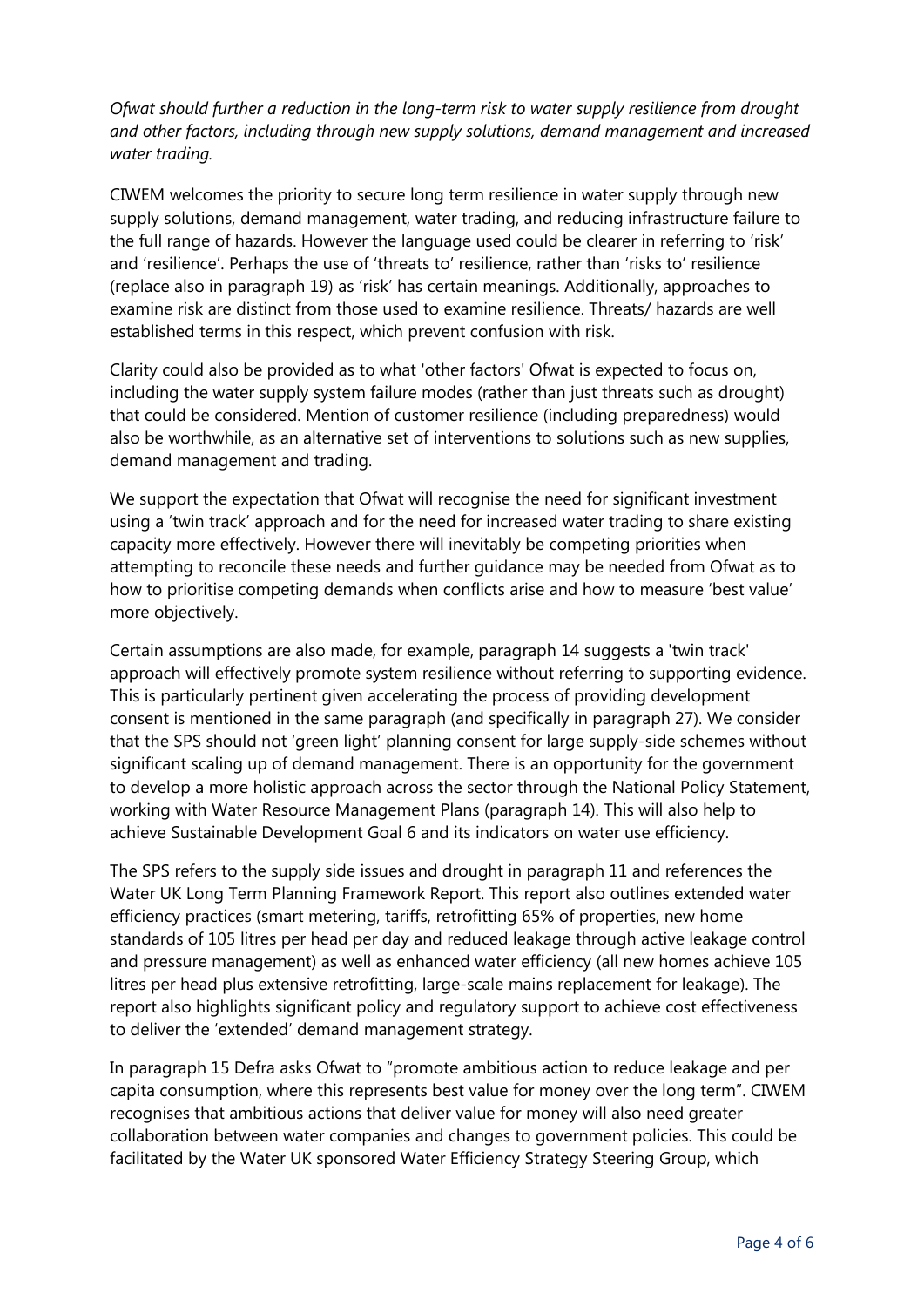includes Defra. The final Water Efficiency Strategy for the UK is due to be published in spring 2017 and the SPS could also reference this for Ofwat and water companies to consider.

It is good to see water sharing and reuse schemes highlighted in paragraph 16, but again it should be highlighted that evidence is required to demonstrate where such interventions effectively enhance resilience. Additionally, does 'best value for money' include non-tangible benefits/ externalities? If not it may not represent the best measure of the long-term contribution to resilience of a solution.

### Paragraph 17 objective:

# *Ofwat should challenge companies to improve planning and investment to meet the wastewater needs of current and future customers.*

CIWEM agrees that companies are not planning and strategically investing in wastewater infrastructure in the same way as public water supply. The sewerage system's performance cannot be isolated from the performance and long term capacity of other types of drainage (both urban and rural). Planning should take account of local drainage infrastructure and planning/ development should have a much stronger duty to not just prevent deterioration, but seek to improve the current flooding risk where brownfield development or redevelopment is being planned.

Defra should consider introducing a resilience aspect to this objective, as this would help Ofwat enable water companies to enhance their consideration of the responsiveness within wastewater/ stormwater infrastructure. We welcome the expectation for Ofwat to challenge and incentivise companies to include promoting, adopting or maintaining sustainable drainage systems (SuDS). This should also be highlighted in the section for new housing for a growing population. CIWEM considers water companies are the optimal 'adopter' for SuDS in new developments, should these be built in line with water company adoption criteria.

Paragraph 19 Objective:

*Ofwat should work with water companies to ensure that they assess the resilience of their system and infrastructure against the full range of potential hazards and threats and take proportionate steps to improve resilience where required.*

This is well phrased, using recognised and understandable resilience-focused terms.

#### Paragraph 21

CIWEM supports paragraph 21 on additional resilience. Whilst we welcome the identification of high risk sites from the national flood resilience review, we are still concerned that this did not address flooding from surface or groundwater sources.

We consider resilience should be considered in the wider context of the water environment. Ofwat should be challenged to ensure best value for customers taking explicit account of the needs of other sectors that are relevant to the same customers, including the environment, energy and agriculture.